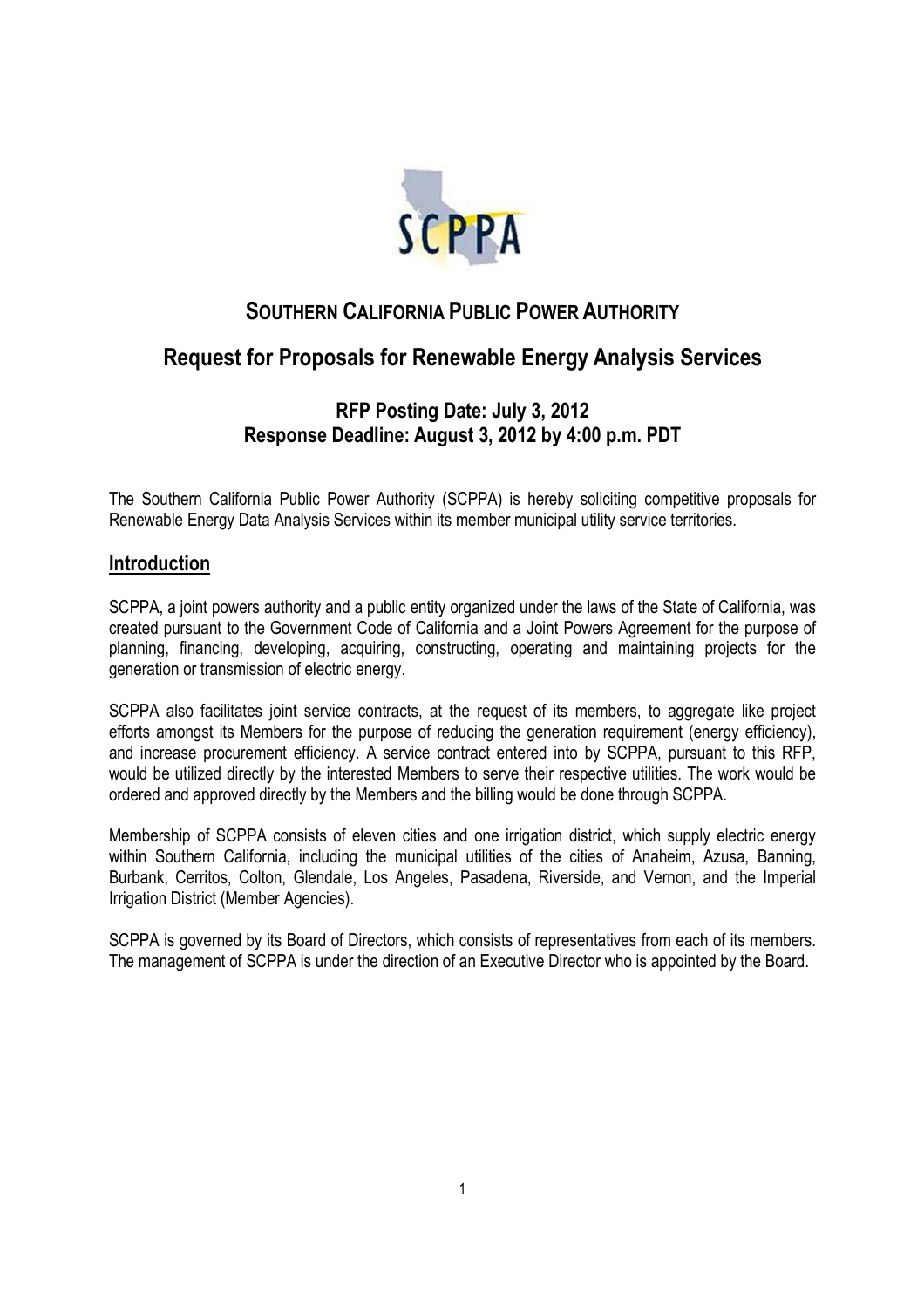## **Areas of Interest**

Several SCPPA members have expressed interest in obtaining renewable energy data analysis services to meet the needs of their municipalities as follows:

- 1. Wind Data Analysis
	- Analyze and evaluate high resolution (i.e. 4-second) meteorological data (i.e. wind speed, wind direction, temperature, and barometric pressure) collected from individual wind turbines and calculate the potential energy that would be generated based on those attributes during periods of turbine curtailment. Indicate confidence level of calculation.
	- Verify and compare existing calculated potential energy data
	- Verify and analyze individual turbine power curves based on historical generation data
	- Cross analyze energy generation data collected from the same wind generation facility but assembled by different parties
	- Apply reliable meteorological models including but not limited to physics-based models, statistical models, plant output models, mesoscale meteorological models, and site specific model data to analysis
	- Any other data intensive analysis that may be needed related to wind energy
- 2. Solar Data Analysis
	- Similar analysis for solar generation facilities may also be needed using similar guidelines as above but applicable to solar
	- Any other data intensive analysis that may be needed related to solar energy

## **Proposal Submission Required Elements**

**1. Transmittal Letter:** A brief statement of the Respondent's understanding of the work to be done and commitment to perform the work as scheduled including a summary of exceptions taken to the request for proposal requirements, statement of work, specifications, and reference to any proposed contractual terms and conditions required by the proposer. An officer authorized to bind must sign the proposal on behalf of the proposer and must include the following declarations on the Transmittal Letter:

> "This proposal is genuine, and not sham or collusive, nor made in the interest or in behalf of any person not herein named; the proposer has not directly or indirectly induced or solicited any other proposer to put in a sham bid, or any other person, firm or corporation to refrain from submitting a proposal; and the proposer has not in any manner sought by collusion to secure for themselves an advantage over any other proposer."

- **2. Applicant Information**: Provide legal name of Company, Physical Street Address, e-mail address, Telephone, Name and Title of individuals authorized to represent the Respondent.
- **3. Proposal:** Provide a description of the proposed project, how it meets each of the objectives of this request for proposals, a detailed description addressing all of the Areas of Interest, as well as any functions which are not fulfilled by the Respondent's solution.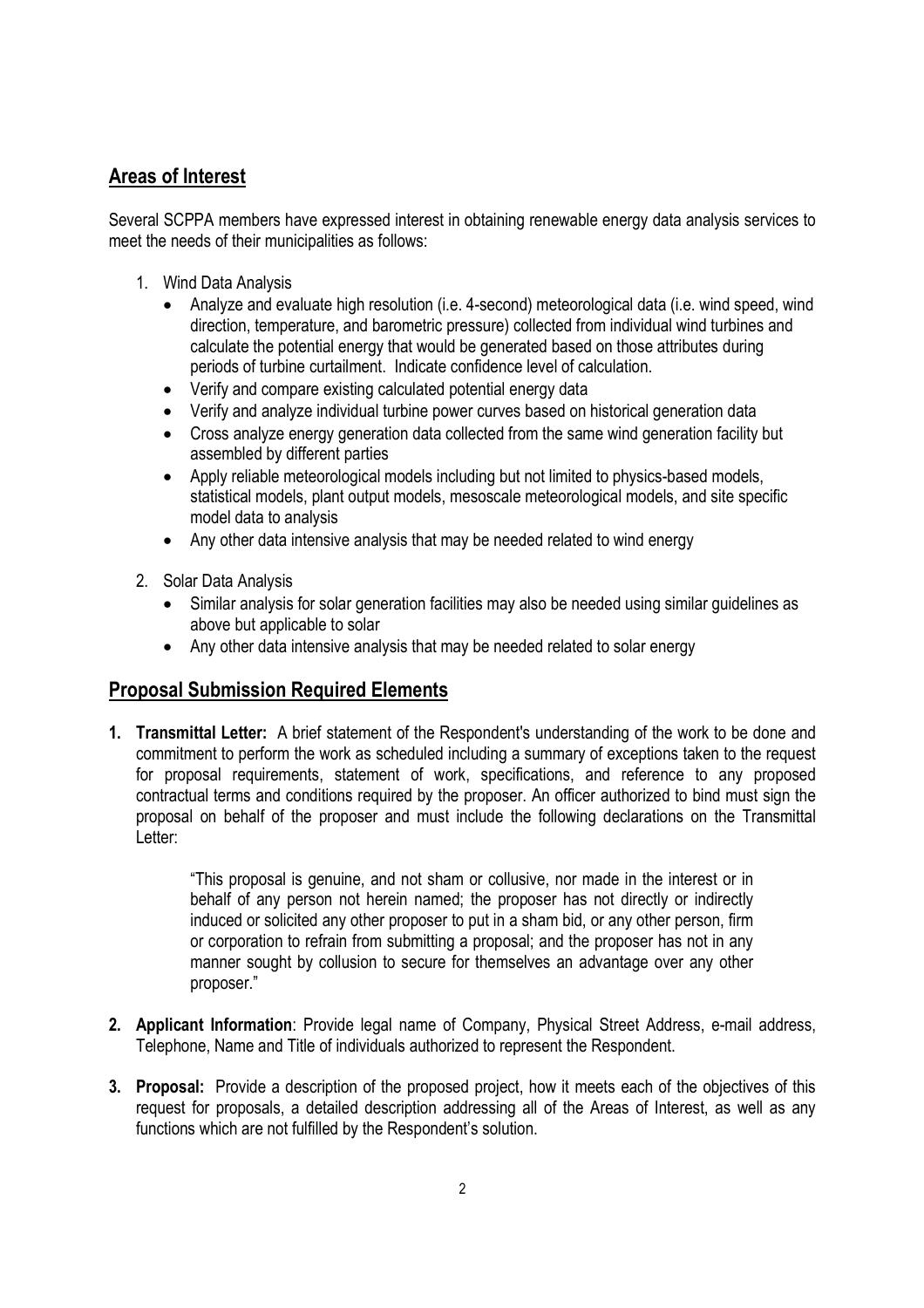- **4. Fees:** SCPPA is interested in discovering the Respondent's capabilities and pricing to make an informed decision and proceed to more specific negotiations. Pricing should be made based on good faith estimates of the requirements defined in this request for proposals. Detail specific examples or estimates of the fees. Describe how the fees will be determined. Prior to contract award, the successful bidder shall supply a detailed breakdown of the applicable overheads and fringe benefit costs that are part of the labor rates and other direct costs associated with the services to be performed.
- **5. Experience:** Respondent will clearly identify project participants and management team.
	- a. Describe your firm's experience within the engineering and delivery of the Areas of Interest as may be applicable to this request for proposals, your organizational structure, management qualifications, and other contract related qualifications, including number of years firm has been in business.
	- b. Specify key employees and describe their qualifications, experience and duties related to this request for proposals, including the office location(s) where work will be performed.
	- c. Provide a commitment statement for the retention and use of key employees as proposed, their availability to initiate and sustain the proposal, as well as planned supplement if not available to assure project delivery.
	- d. State whether proposer will use subcontractors to perform services pursuant to the contract. Should the use of subcontractors be offered, the proposer shall provide the same assurances of competence for the subcontractor, plus the demonstrated ability to manage and supervise the subcontracted work. Subcontractors shall not be allowed to further subcontract with others for work which is integral to the proposed solution. The provisions of this contract shall apply to all subcontractors in the same manner as to the proposer.
	- e. Respondent shall indicate any and all pending litigation that could affect the viability of respondent's proposal, continuance of existing contracts, operation or financial stability.
	- f. Describe whether the proposer has, within the last three years, rendered any service to SCPPA or to any of SCPPA's Member Agencies, either as a contractor or subcontractor, either under the current proposer's name or any other name or organization. If so, please provide details (status as prime or subcontractor, brief description of the contract, contract start and end dates, the contract administrator name, and total actual contract expenditures).

#### **Proposal Submission Delivery Requirements**

There will be no initial proposer's conference associated with this request for proposals. Clarification questions may be addressed to Julie Felipe at jfelipe@scppa.org.

One (1) hard copy of your response, including a transmittal letter of authentic offer with wet-ink authority signature, and any supporting documentation should be delivered prior to 4:00 p.m. on August 3, 2012 to:

> Southern California Public Power Authority 1160 Nicole Court Glendora, CA 91740

One electronic copy of your proposal should also be delivered to the address above, preferably on a CD or USB flash drive, or alternately e-mailed to *ifelipe@scppa.org.* 

No contact should be made with the Board of Directors, committee or working group representatives, or SCPPA Participating Member Agencies concerning this request for proposals.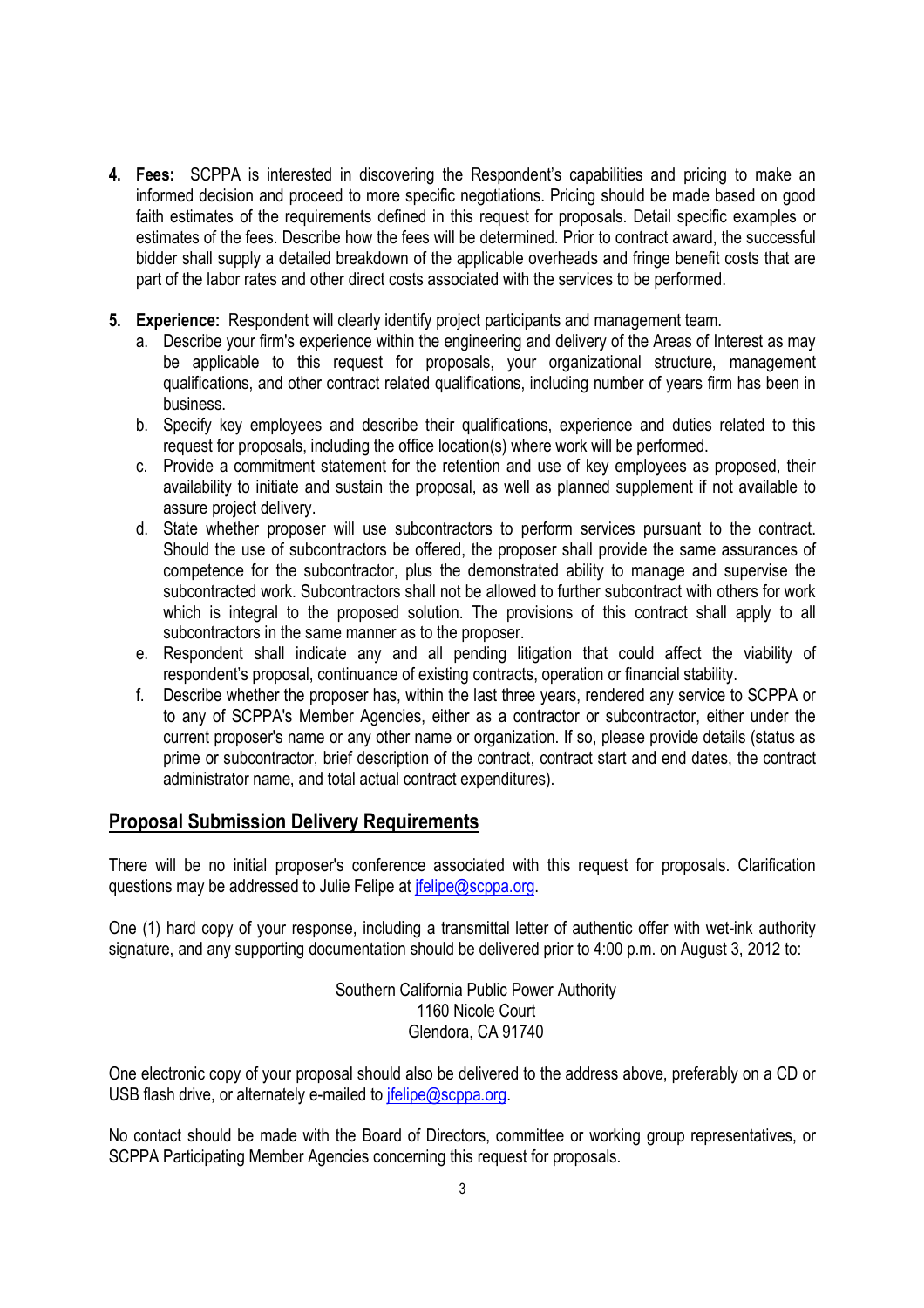All information received by SCPPA in response to this request for proposals is subject to the California Public Records Act and all submissions may be subject to review in the event of an Audit.

### **Proposal Terms and Conditions**

- 1. SCPPA reserves the right to cancel this RFP at any time, reject any and all proposals and to waive irregularities.
- 2. SCPPA shall determine at its sole discretion the value of any and/or all proposals including price and non-price attributes.
- 3. Proposals may be sub-divided or combined with other proposals, at SCPPA's sole discretion.
- 4. SCPPA shall perform an initial screening evaluation to identify and eliminate any proposals that are not responsive to the request for proposals, do not meet the minimum requirements set forth in the request for proposals, are clearly not economically competitive with other proposals, or are submitted by respondents that lack appropriate creditworthiness, sufficient financial resources, or qualifications to provide dependable and reliable services.
- 5. SCPPA reserves the right to submit follow up questions or inquiries to request clarification of information submitted and to request additional information from any one or more of the respondents.
- 6. SCPPA reserves the right, without qualification and in its sole discretion, to accept or reject any or all proposals for any reason without explanation to the respondent, or to make the award to that respondent, who, in the opinion of SCPPA, will provide the most value to SCPPA and its customers.
- 7. SCPPA may decline to enter into any potential engagement agreement or contract with any respondent, terminate negotiations with any respondent, or to abandon the request for proposal process in its entirety.
- 8. SCPPA reserves the right to make an award to the other than the lowest price offer or the proposal evidencing the greatest technical ability or other measure if SCPPA determines that to do so would result in the greatest value to SCPPA and its Member Agencies.
- 9. Those respondents who submit proposals agree to do so without legal recourse against SCPPA, its Member Agencies, their directors, officers, employees and agents for rejection of their proposal(s) or for failure to execute or act on their proposal for any reason.
- 10. SCPPA shall not be liable to any respondent or party in law or equity for any reason whatsoever for any acts or omissions arising out of or in connection with this request for proposals.
- 11. SCPPA shall not be liable for any costs incurred by any respondents in preparing any information for submission in connection with this RFP process or any and all costs resulting from responding to this RFP. Any and all such costs whatsoever shall remain the sole responsibility of the respondent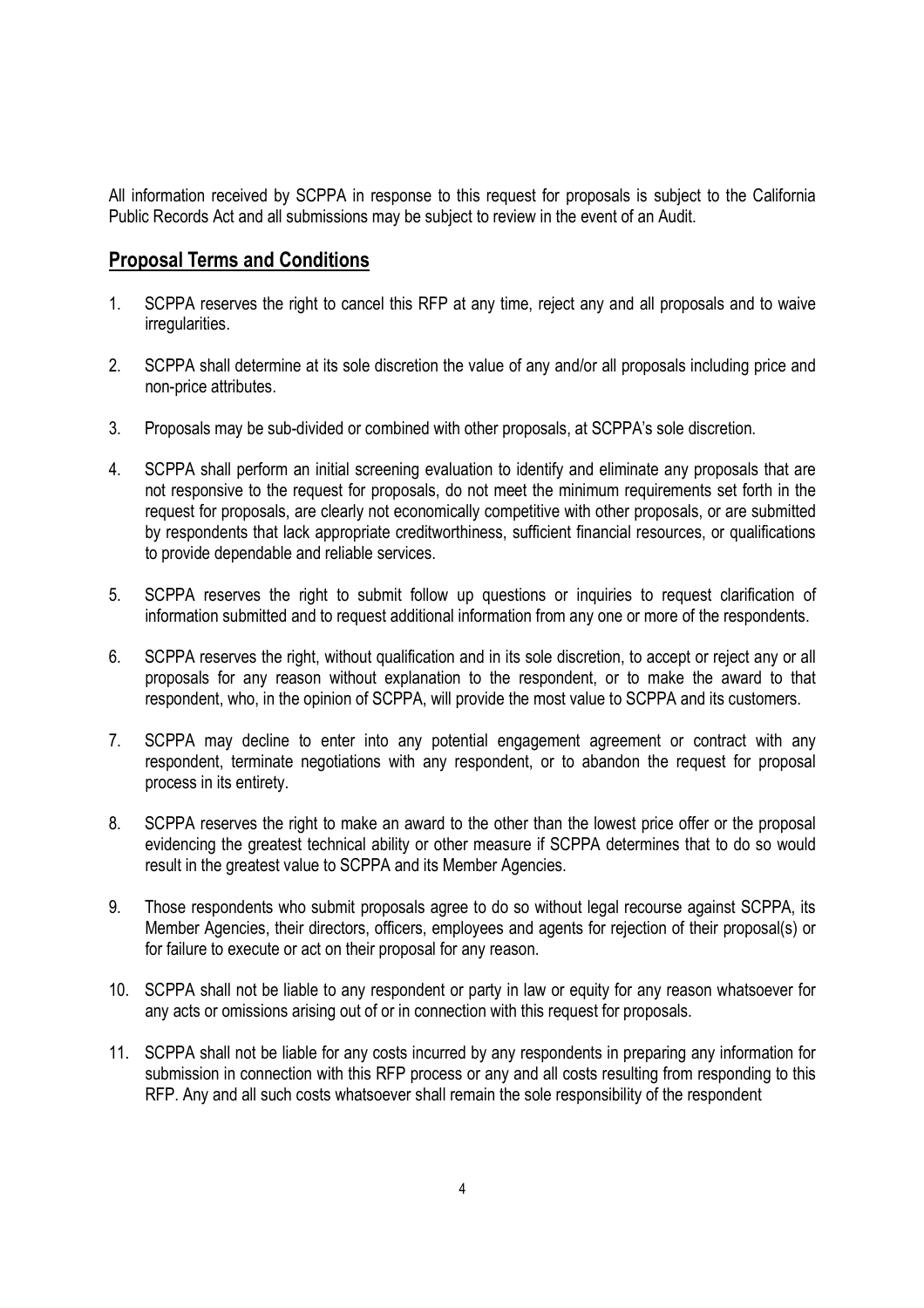- 12. SCPPA may require certain performance assurances from proposers prior to entering into negotiations for a proposed project. Such assurances may potentially include a requirement that proposers provide some form of performance security.
- 13. Either SCPPA collectively or Member Agencies individually may respond to, or enter into negotiations for a proposal. SCPPA is not responsible or liable for individual Member Agency interactions with the respondent which are not entirely contained within SCPPA's option or election to engage the respondent as defined within the Terms and Conditions herein.

#### **Additional Requirements for Proposal**

- **1. Consideration of Responses:** Submitted proposals should be prepared simply and economically, without the inclusion of unnecessary promotional materials. Proposals should be submitted on recycled paper that has a minimum of thirty percent (30%) post-consumer recycled content and duplex copied (double-sided pages) where applicable.
- **2. Insurance, Licensing, or other Certification:** If selected, the proposer will be required to maintain sufficient insurance, licenses, or other required certifications for the type of work being performed. SCPPA or its Member Agencies may require specific insurance coverage to be established and maintained during the course of work and as a condition of award or continuation of contract.
- **3. Non-Discrimination/Equal Employment Practices/Affirmative Action Plan:** If selected, the proposer and each of its known subcontractors may be required to complete and file an acceptable Affirmative Action Plan. The Affirmative Action Plan may be set forth in the form required as a business practice by the Department of Water and Power of the City of Los Angeles which is SCPPA's largest Member Agency.
- **4. Living Wage Ordinance:** If selected, the proposer may be required to comply with the applicable provisions of the City of Los Angles Living Wage Ordinance and the City of Los Angeles Service Contract Workers Retention Ordinance. The Living Wage Ordinance provisions are found in Section 10.36 of the Los Angeles City Administrative Code; and the Service Contract Workers Retention Ordinance are found in Section 10.37 of the Los Angeles Administrative Code (SCWRO/LW0).
- **5. Prevailing Wage Rates:** If selected, and if the project is funded in any part by resources with such an obligation, the respondent may be required to conform to prevailing wage rates applicable to the location(s) where any work is being performed.
- **6. Child Support Policy:** If selected, proposer may be required to comply with City of Los Angeles Ordinance No. 172401, which requires all contractors and subcontractors performing work to comply with all reporting requirements and wage earning assignments and wage earning assignments relative to court ordered child support.
- **7. Supplier Diversity:** Proposers shall take reasonable steps to ensure that all available business enterprises, including Women Business Enterprises (WBEs) and Minority Business Enterprises (MBEs) have an equal opportunity to compete for and participate in the work being requested by this request for proposals. Efforts to obtain participation of MBEs, WBEs, and other business enterprises could reasonably be expected to produce a level of participation by interested subcontractors including 15